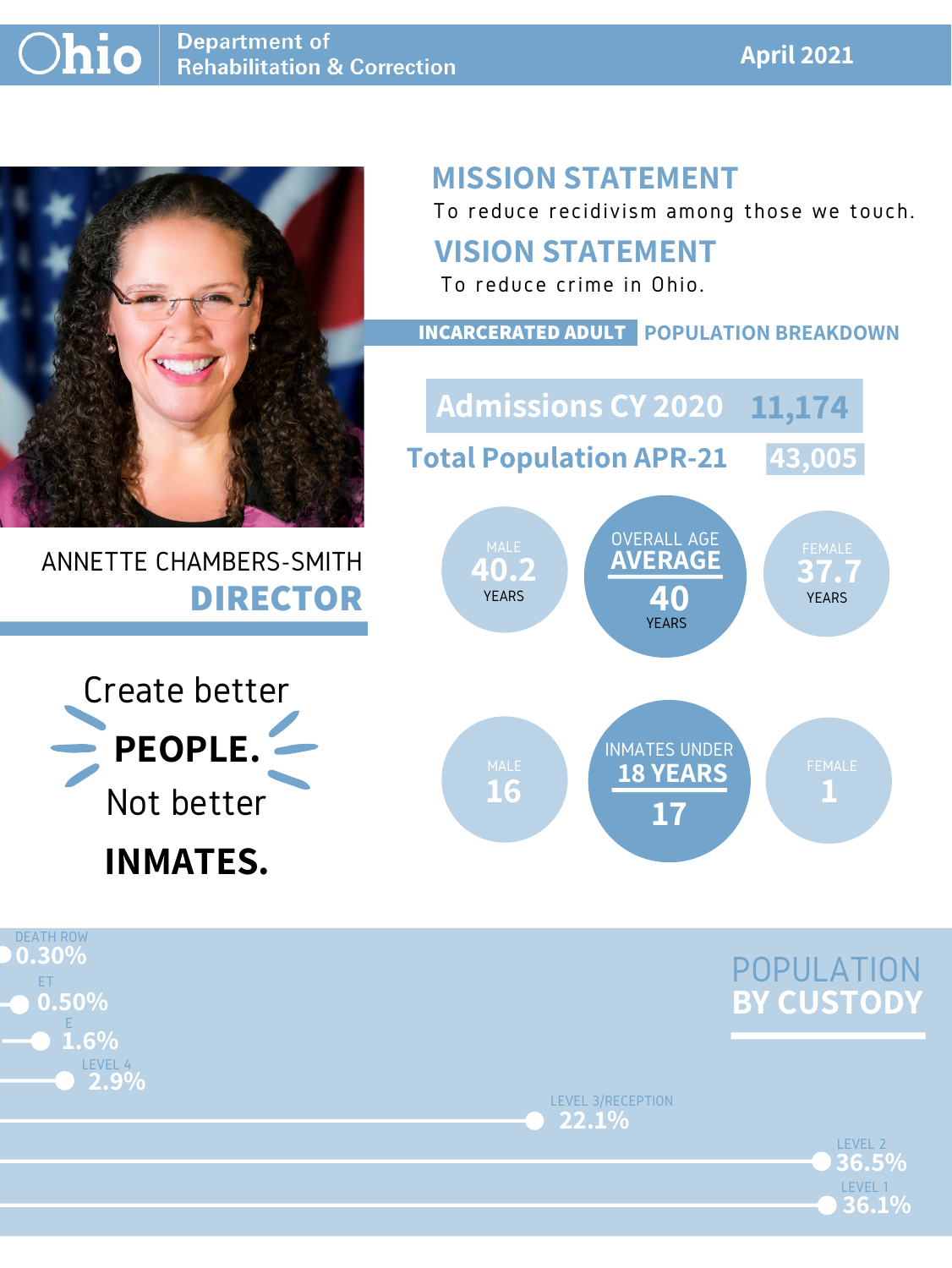

# Black 19,193 White 22,313





# INMATE RELEASES



Executions Since February 1999 Executions Calendar Year to Date **0 56**

#### **Monthly Community Supervision Count**

| Total CY 2020                              | 20,295 |
|--------------------------------------------|--------|
| <b>Releases to Supervision</b>             | 15,470 |
| To Parole                                  | 181    |
| To Post Release Control                    | 10,151 |
| To Transitional Control/Treatment Transfer | 3,213  |
| To Judicial Release                        | 1,925  |
| <b>Releases Without Supervision</b>        | 4,825  |
| Miscellaneous Releases                     | 46     |
| *Excludes Deaths                           |        |

| <b>Community Control</b>    | 4,112  |
|-----------------------------|--------|
| <b>Interstate Compact</b>   | 3,643  |
| <b>Intervention in Lieu</b> | 598    |
| <b>Judicial Release</b>     | 639    |
| <b>PRC/Parole</b>           | 21,686 |

# Total Corrections Officers (CO) **6,339**

### **Staff Profile** Total Staff **11,732**

Inmate To Correction Officer Ratio **6:1**

Total Parole Officers (PO)

**519**